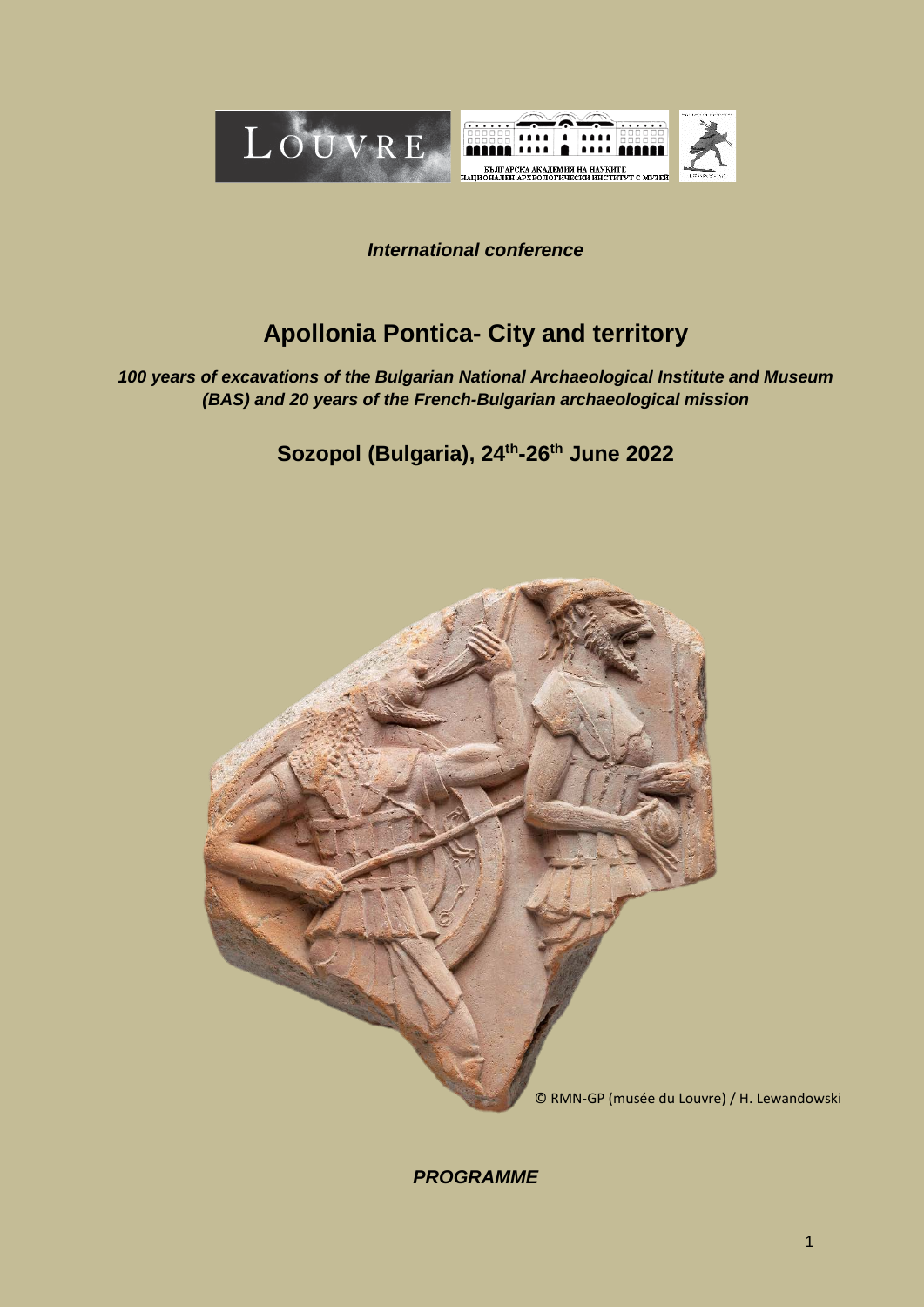**Friday 24th June 2022** *Archaeological Museum, sq. Han Krum, 12*

15:30 Participants arrival and registration Visit of the Archaeological Museum of Sozopol

16:30 Departure by bus from the Museum

17:00 Inauguration of the archaeological site of Messarite

18:30 Inaugural reception (Archaeological Museum, sq. Han Krum, 12)

**Saturday 25th June 2022** *Art Gallery (Old School), Kiril and Methode str., 63*

9:00-9:40 Opening Christo Popov (NAIM - BAS), Alexandre Baralis (Musée du Louvre)

# **Session 1. Religion, Political and Social History**

Chairman: Krastina Panayotova

9:40-10:00 Martin Gyuzelev *Between Clifs and Myths: Apollonia in the Geographi Graeci minores*

10:00-10:20 Dobrinka Chiekova *Meter Theon Pontia on the western coast of the ancient Black Sea*

10:20-10:40 Discussion

10:40-11:00 Coffee break

11:00-11:20 Maguelone Bastide *Apollonia Pontica's cult places in a regional framework*

11:20-11:40 Madalina Dana, Dan Dana *For an epigraphic corpus of Apollonia Pontica*

11:40-12:00 Discussion

12:00-14:00 Lunch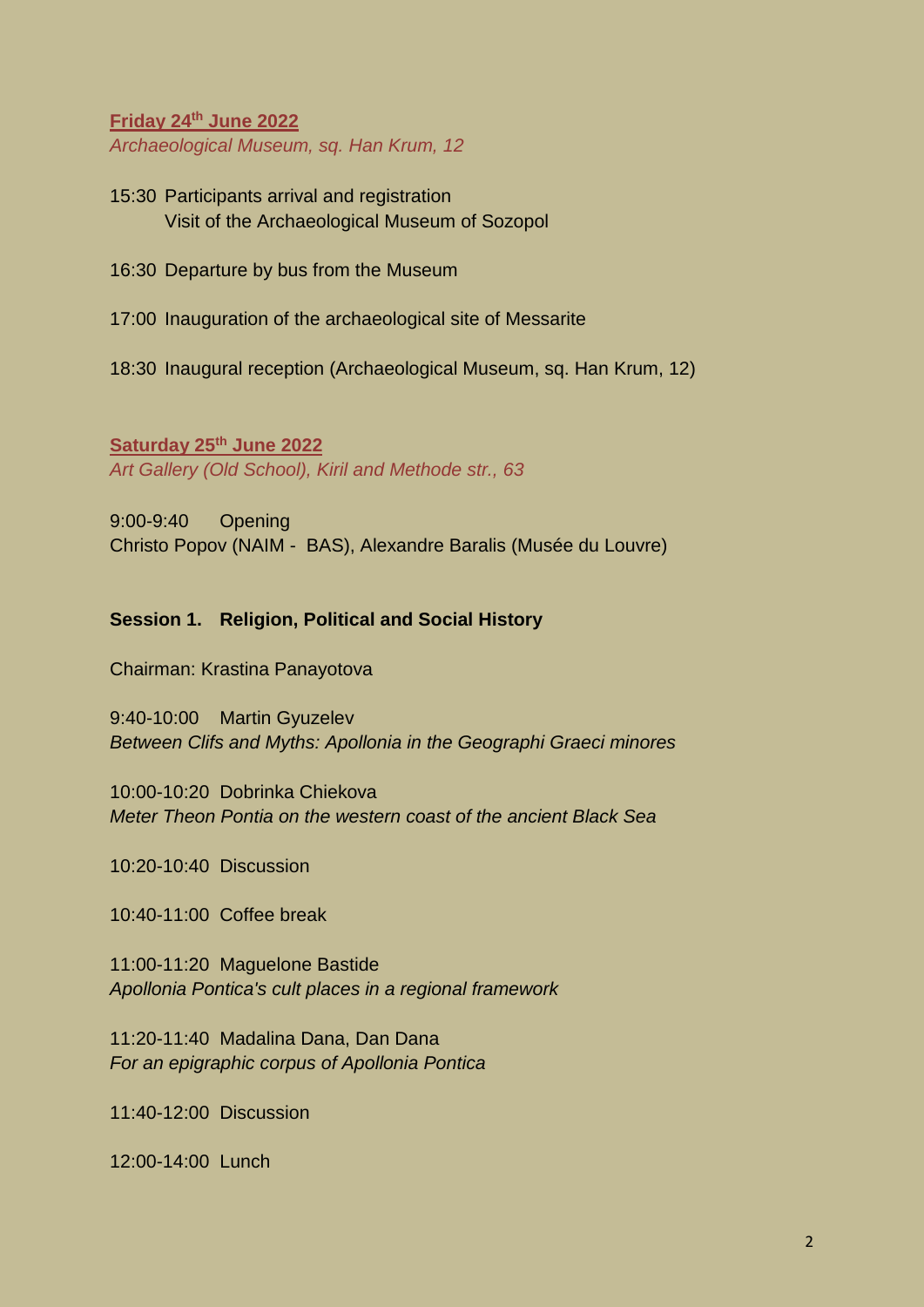#### **Session 2. Economy**

Chairman: Alexandre Baralis

14:00-14:20 Margarit Damyanov *Bird bowls from the island of St. Kirik*

14:20-14:40 Dimitar Nedev, Teodora Bogdanova *For the early import of Attic red-figure pottery from Apollonia Pontica*

14:40-15:00 Vasilica Lungu *La céramique d'Apollonia du Pont dans le contexte pontique*

15:00-15:20 Discussion

15:20-15:40 Coffee break

15:40-16:00 Kalina Yordanova *The coin circulation of Apollonia Pontica and its chora*

16:00-16:20 Nicolas Morand *Meat consumption in Apollonia Pontica from the Archaic to the Roman period. Preliminary zooarchaeological results*

16.20-16.40 Discussion

**Sunday 26th June 2022** *Art Gallery (Old School), Cyril and Methodius str., 63*

### **Session 3. Urban area**

Chairman: Teodora Bogdanova

9:30-9:50 Pavlina Devlovч Milena Krumeva *The organization of the urban area of Apollonia Pontica in the light of new archaeological researches*

9:50-10:10 Dimitar Nedev, Daniela Stoyanova *Hellenistic monumental building with palmette antefixes from Apollonia Pontica*

10:10-10:30 Kalin Dimitrov, Margarit Damyanov, Nayden Prahov *New data on the ancient Apollonia's harbour*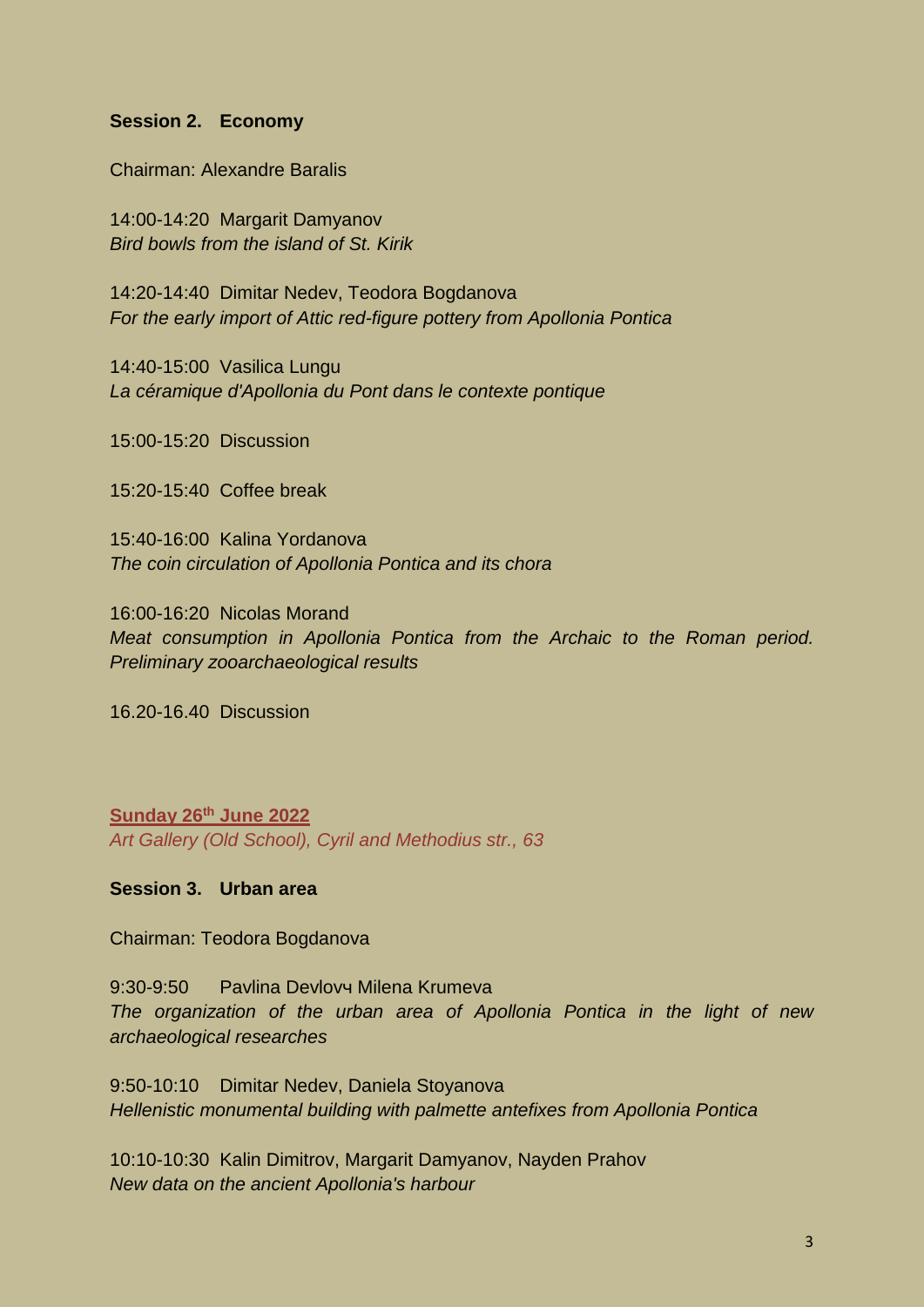10:30-10:50 Discussion

10:50-11:10 Coffee break

### **Session 4. Necropolis and burial mounds**

Chairman: Dimitar Nedev

11:10-11:30 Krastina Panayotova *The necropolis of Apollonia Pontica in the Maritime Garden of Sozopol*

11:30-11:50 Tsvetana Popova *Remains of bread in the necropolises of Apollonia Pontica*

11:50-12:10 Discussion

12:10-14:00 Lunch

#### **Session 5. Territory**

Chairman: Martin Gyuzelev

14:00-14:20 Yoto Yotov, Slava Vasileva *Domestic and economic building from the early Hellenistic period in Budjaka, Sozopol*

14:20-14:40 Ivan Christov *Between Antheia and Apollonia Pontica. Excavations of ancient archaeological sites in the territory of Chernomorets, Sozopol municipality*

14:40-15:00 Daniel Pantov, Petar Balabanov *Archaeological excavations of burial mounds and fortified settlements in the periphery of Apollonia Pontica* 

15:00-15:20 Discussion

15:20-15:40 Coffee break

15:40-16:00 Pavlina Devlova, Milena Krumova *The ancient fortress of Ravadinovo - a particular fortified site in the territory of Apollonia Pontica*